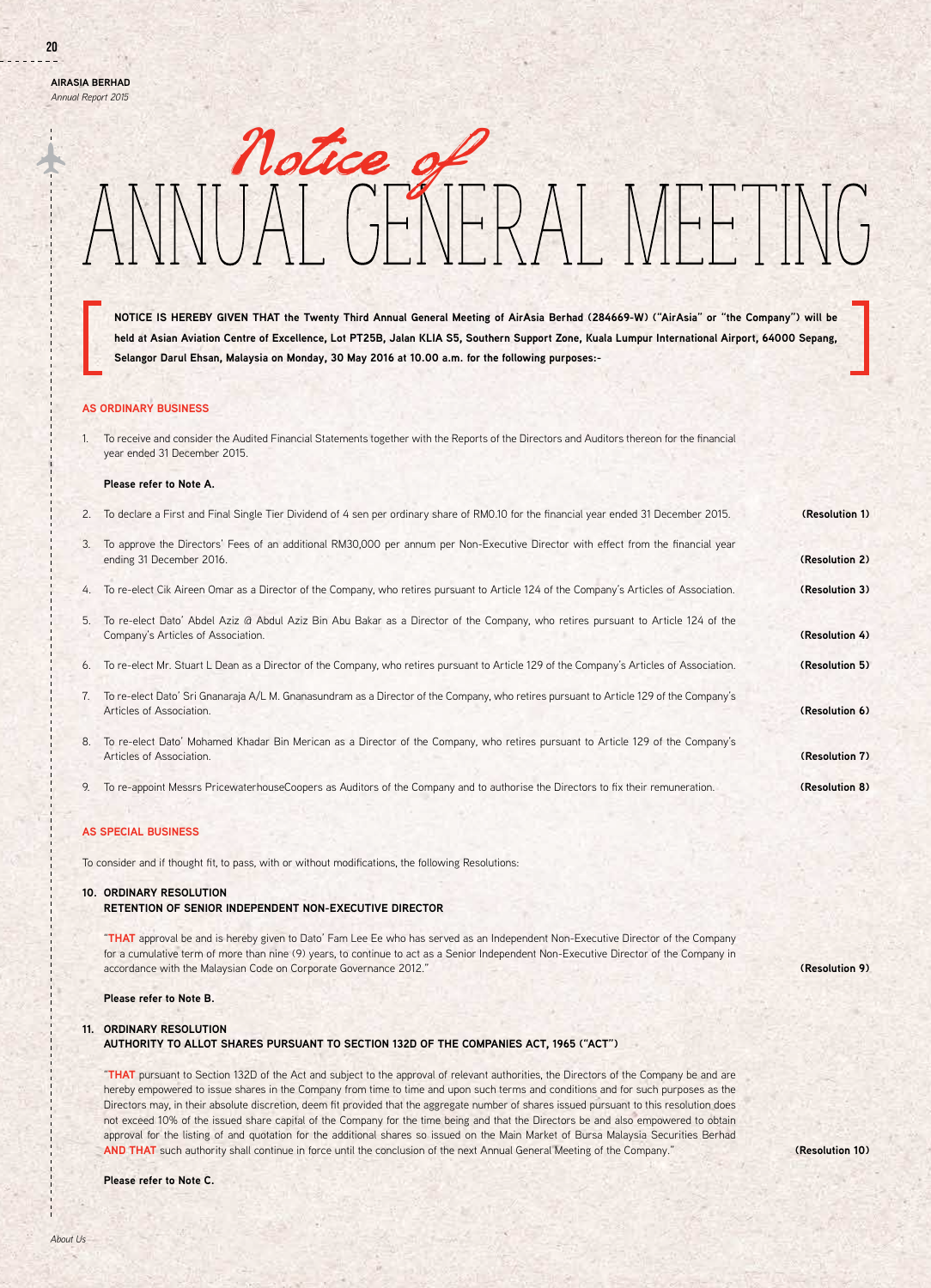21

### **12. ORDINARY RESOLUTION**

# **PROPOSED RENEWAL OF EXISTING SHAREHOLDERS' MANDATE AND NEW SHAREHOLDERS' MANDATE FOR RECURRENT RELATED PARTY TRANSACTIONS OF A REVENUE OR TRADING NATURE ("PROPOSED MANDATE")**

"**THAT** approval be and is hereby given for the renewal of the existing shareholders' mandate and new shareholders' mandate for the Company to enter into recurrent related party transactions of a revenue or trading nature with the related parties **("Recurrent Related Party Transactions")** as set out in Section 2.3 of the Circular to Shareholders dated 29 April 2016 **("Circular")**, subject further to the following:

- (i) the Recurrent Related Party Transactions are entered into in the ordinary course of business which are necessary for the day-to-day operations and are on terms which are not more favourable to the related parties than those generally available to the public, and the Recurrent Related Party Transactions are undertaken on arm's length basis and on normal commercial terms which are not to the detriment of the minority shareholders of the Company;
- (ii) the disclosure is made in the annual report of the breakdown of the aggregated value of the Recurrent Related Party Transactions conducted pursuant to the shareholders' mandate during the financial year, among others, based on the following information:
	- (a) the type of Recurrent Related Party Transactions made; and
	- (b) the names of the related parties involved in each type of the Recurrent Related Party Transaction made and their relationship with the Company;
- (iii) the shareholders' mandate is subject to annual renewal and this shareholders' mandate shall only continue to be in full force until:

(a)the conclusion of the next Annual General Meeting **("AGM")** of the Company following the AGM at which this shareholders' mandate is approved, at which time it will lapse, unless by an ordinary resolution passed at that AGM, such authority is renewed;

- (b) the expiration of the period within which the next AGM after the date is required to be held pursuant to Section 143(1) of the Companies Act, 1965 **("Act")** (but shall not extend to such extension as may be allowed pursuant to Section 143(2) of the Act); or
- (c) revoked or varied by resolution passed by the shareholders of the Company in a general meeting of the Company,
- whichever is the earliest.

**THAT** the Directors of the Company and/or any one of them be and are hereby authorised to complete and do all such acts and things and take all such steps and to execute all such transactions, deeds, agreements, arrangements and/or undertakings as the Directors in their discretion deem fit, necessary, expedient and/or appropriate in the best interest of the Company in order to implement, finalise and give full effect to the Recurrent Related Party Transactions with full powers to assent to any modifications, variations and/or amendments thereto.

**AND THAT** as the estimates given for the Recurrent Related Party Transactions specified in Section 2.3 of the Circular being provisional in nature, the Directors of the Company and/or any one of them be and are hereby authorised to agree to the actual amount or amounts thereof provided always that such amount or amounts comply with the procedures set out in Section 2.6 of the Circular."

**Please refer to Note D.**

### **OTHER ORDINARY BUSINESS**

13. To transact any other business of which due notice shall have been given.

# **NOTICE OF DIVIDEND PAYMENT AND DIVIDEND ENTITLEMENT DATE**

**NOTICE IS ALSO HEREBY GIVEN THAT**, subject to the approval of the shareholders at the Twenty Third Annual General Meeting of the Company to be held on Monday, 30 May 2016 at 10.00 a.m., a First and Final Single Tier Dividend of 4 sen per ordinary share of RM0.10 for the financial year ended 31 December 2015 will be paid on 29 June 2016 to depositors whose names appear in the Record of Depositors on Monday, 30 May 2016. A depositor shall qualify for entitlement to the dividend only in respect of:-

(a) shares transferred into the Depositor's Securities Account before 4.00 p.m. on Monday, 30 May 2016, in respect of ordinary transfers; and

(b) shares bought on Bursa Malaysia Securities Berhad on a cum entitlement basis according to the Rules of Bursa Malaysia Securities Berhad.

By Order of the Board

# **JASMINDAR KAUR A/P SARBAN SINGH**

(MAICSA 7002687) Company Secretary Selangor Darul Ehsan 29 April 2016

**(Resolution 11)**